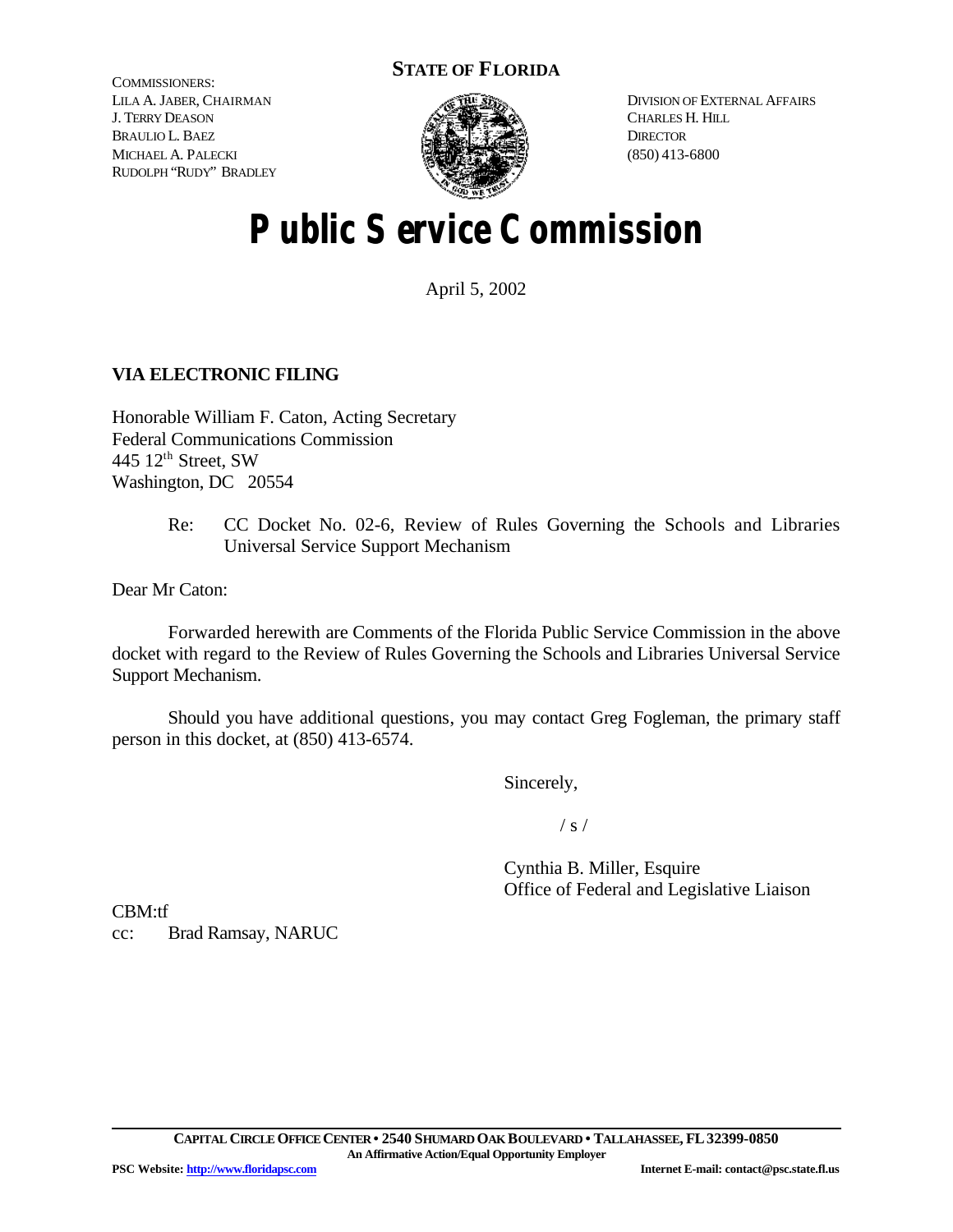### **Before the Federal Communications Commission Washington, D.C. 20554**

| In the Matter of                                    |  |  |
|-----------------------------------------------------|--|--|
|                                                     |  |  |
| Schools and Libraries Universal (CC Docket No. 02-6 |  |  |
| Service Support Mechanism                           |  |  |
|                                                     |  |  |

# **COMMENTS OF THE FLORIDA PUBLIC SERVICE COMMISSION REGARDING THE REVIEW OF RULES GOVERNING THE SCHOOLS AND LIBRARIES UNIVERSAL SERVICE SUPPORT MECHANISM**

The Florida Public Service Commission (FPSC) submits these comments in response to the Notice of Proposed Rulemaking (FCC 02-8) released on January 25, 2002. In this Notice, the Federal Communications Commission (FCC) seeks to review certain rules governing the schools and libraries universal service support mechanism. It initiated this review to ensure the continued efficient and effective implementation of Congress' goals as established in the Telecommunications Act of 1996 (the Act), and to explore a number of suggestions for improvement offered by schools and libraries, service providers, state and local governments, and other interested parties. As of July 2001, the Universal Service Administrative Company (USAC or the Administrator) had committed over \$5.958 billion in funds for the Schools and Libraries program during the first three funding years.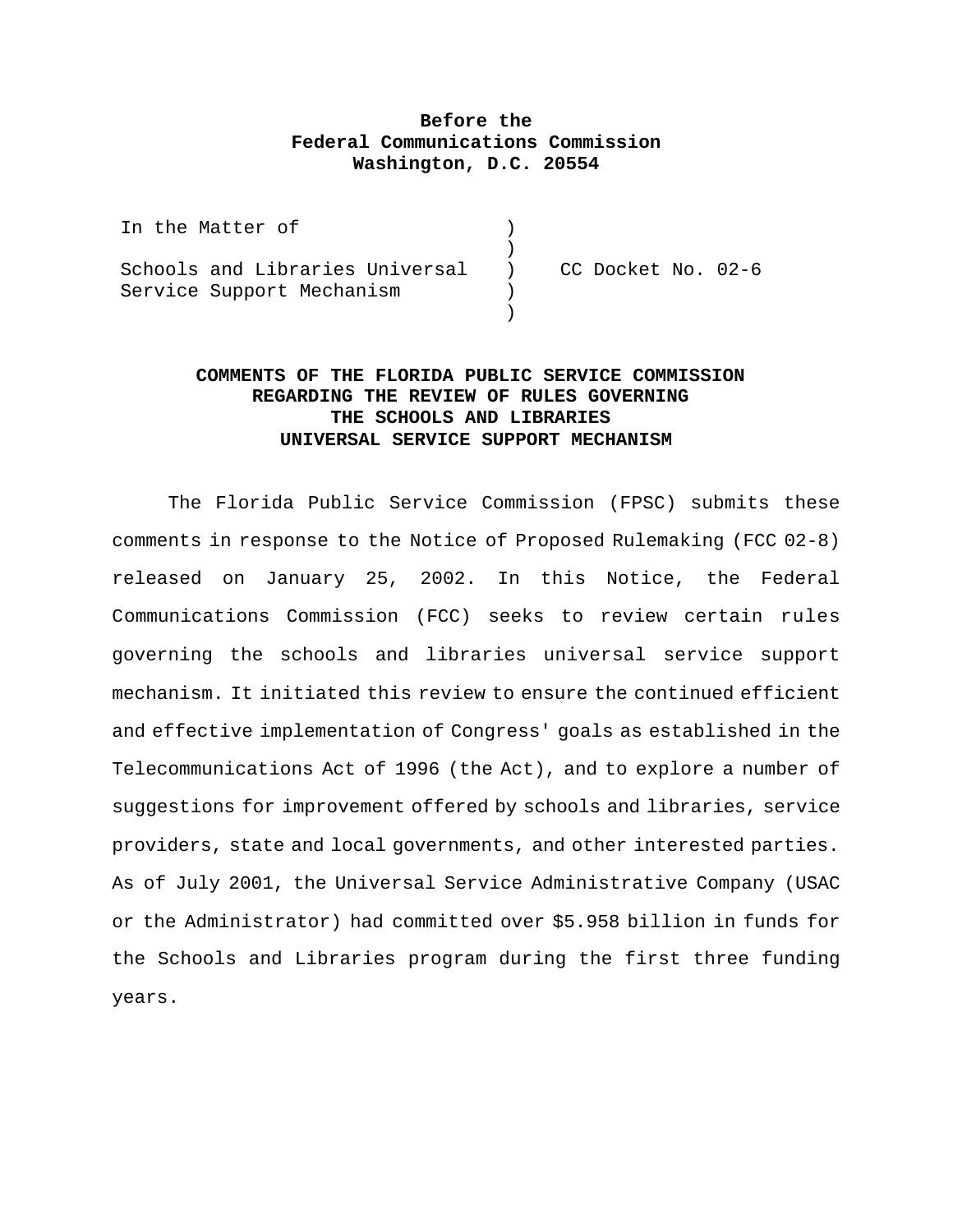#### **Application Process**

The FCC seeks comment on possible changes in the application process that relate to eligible services in order to improve program operation and oversight. Currently, USAC makes available a list of categories of services that are eligible or ineligible. This list does not include any specific brands or items. One alternative identified in the FCC's NPRM would be to develop a list of specific eligible products or services that is accessible online. Applicants could select the specific products or services as part of their FCC Form  $471$  application.<sup>1</sup>

The FPSC believes that such a proposal has merit because it would serve to simplify the review process, reduce requests for ineligible services, and avoid accidental funding of ineligible services. Such a proposal should continue to allow applicants the flexibility to request funding for items that are not on this list, in order to allow for funding of new services that meet the program's restrictions. This could be accomplished simply by providing a space for an applicant to specify the name of the service and its provider, and to give a brief description of the service so that USAC could initiate a formal decision as to the eligibility of the service. We believe that it would also be prudent to periodically review the

 $^{\rm l}$  Schools and Libraries Universal Service, Services Ordered and Certification Form, OMB 3060-0806 (October 2000) (FCC Form 471).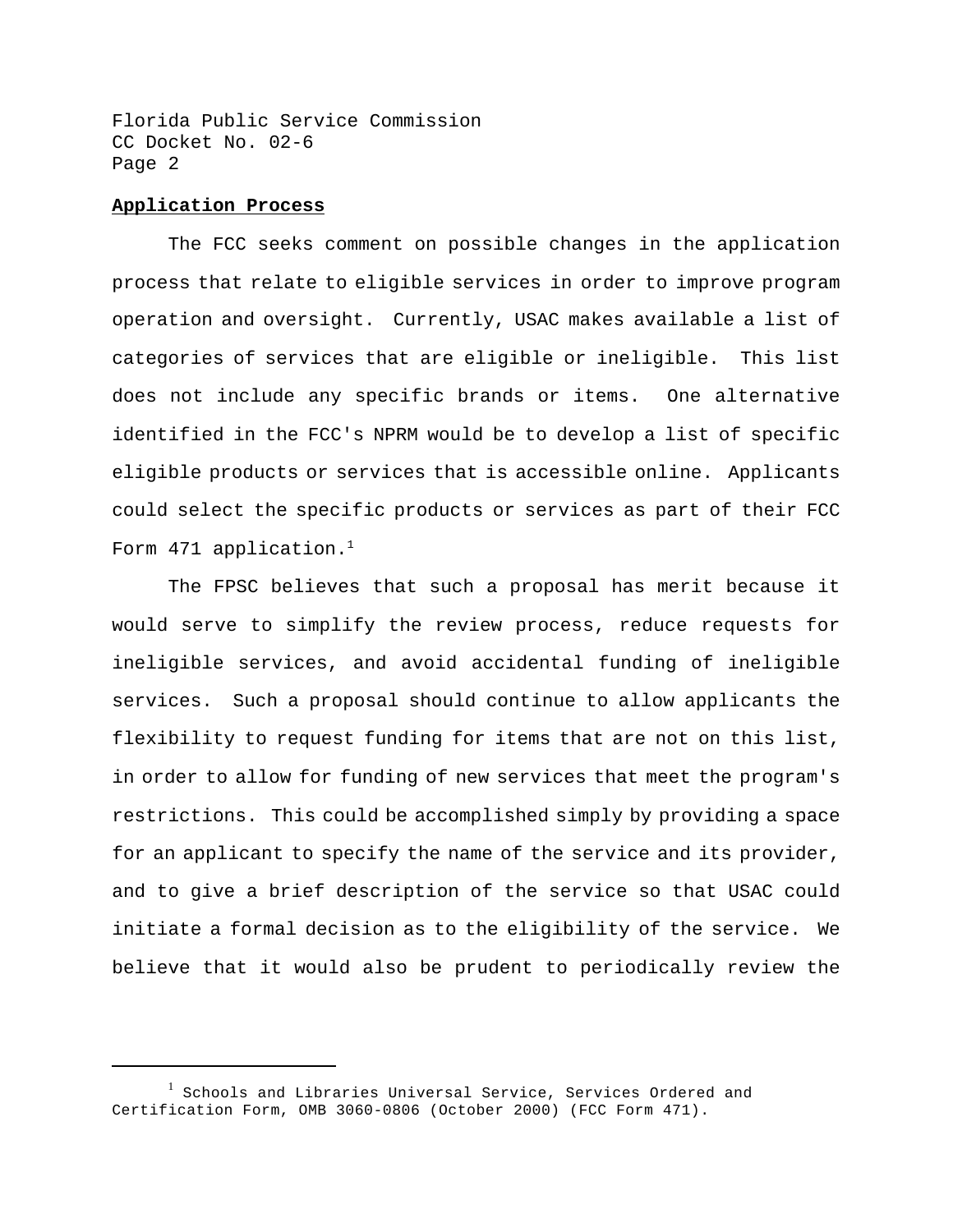Florida Public Service Commission CC Docket No. 02-6 Page 3 eligibility of services on the list to ensure that ineligible services do not become bundled with eligible services.

#### **Eligibility of Wireless Services**

The FCC requests comments on whether the eligibility for wireless services should be expanded at this time. The FPSC recommends that the FCC retain its existing rules regarding the eligibility of wireless services. We believe that the FCC's current interpretation of the statutory requirement that universal service discounts be provided for "educational purposes" as directed in Section  $254(h)(1)(B)$  of the Telecommunications Act (the Act) is correct. Expanding eligibility to include the provision of wireless services for support staff such as school bus drivers clearly does not meet this standard. Broadening the eligibility to include these services might ease the application review process, but at the expense of creating an overreaching and ineffective system. Within this context, the eligibility of wireless services should be based on the cost-effectiveness of the technology. The Federal-State Joint Board on Universal Service recognized this in its first recommended decision. The Joint Board sought flexibility on behalf of schools and libraries "to use both the most efficient services and the most efficient technologies, including wireless and other emerging new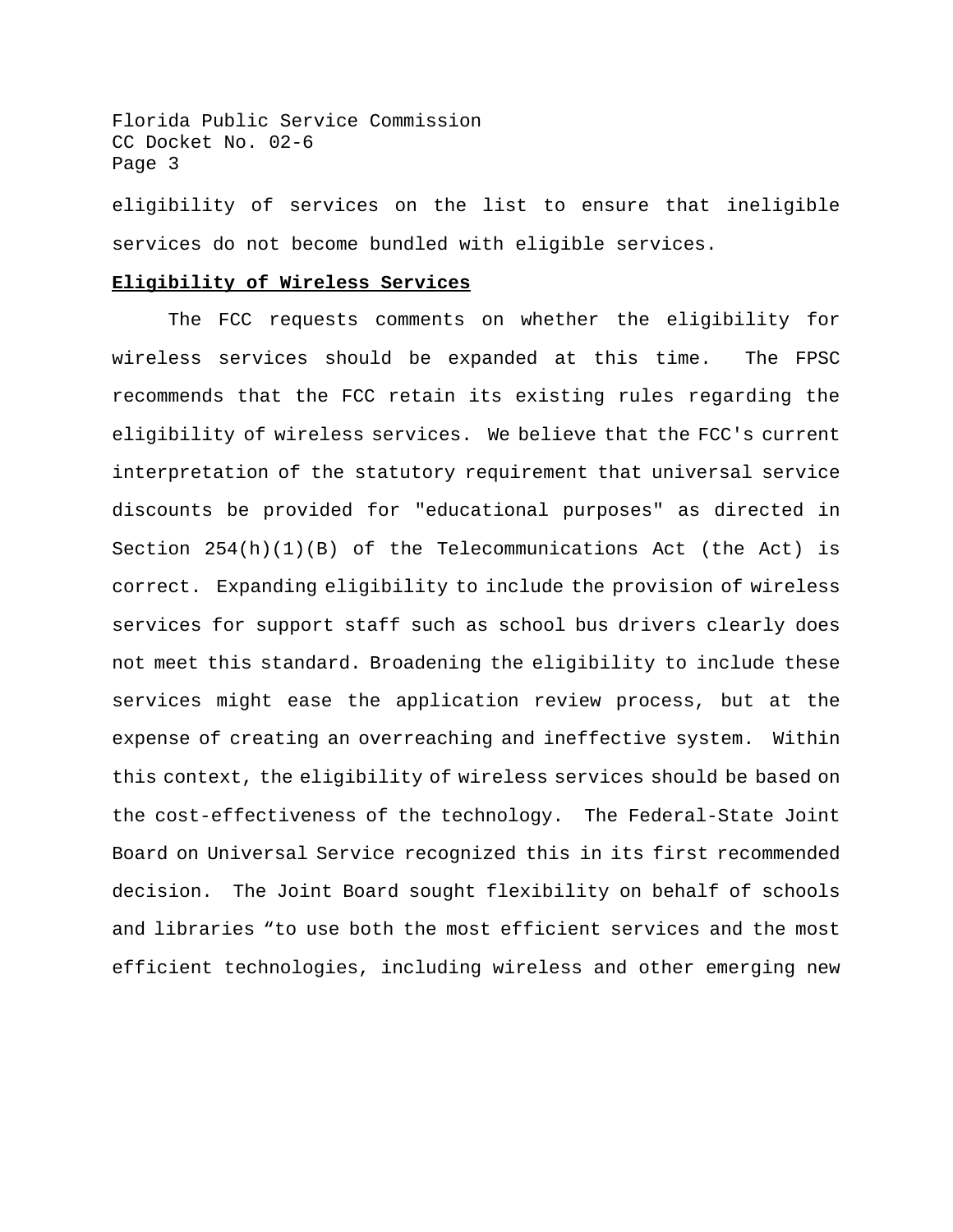Florida Public Service Commission CC Docket No. 02-6 Page 4 media. $12^2$  The FCC should remember the goals envisioned by Congress in the Act.

#### **Internet Access When Bundled With Content**

The FCC concluded, in the First Universal Service Order, that schools and libraries may receive discounts on access to the Internet, but not for any proprietary content. The FCC determined that if it is more cost-effective for a school or library to purchase Internet access provided by a telecommunications carrier that bundles a minimal amount of content with such Internet access, a school or library may obtain discounts on that bundled package. If the telecommunications carrier provides bundled Internet access with proprietary content to a school or library, and also offers content separate from Internet access, the school or library may only obtain discounts on the price of the Internet access (i.e., the price of the bundled access and content less the price of the separately-priced content).

In this notice, the FCC requests comment on whether these rules should be changed in order to fund Internet content. The FPSC believes that no changes are warranted, given the large volume of "free" content available. Expanding support to include proprietary content would likely increase the expense, and the current annual funding requests already exceed the \$2.25 billion cap.

 $^2$  Federal-State Joint Board on Universal Service, FCC 96J-3, Recommended Decision, Released November 8, 1996, ¶ 461.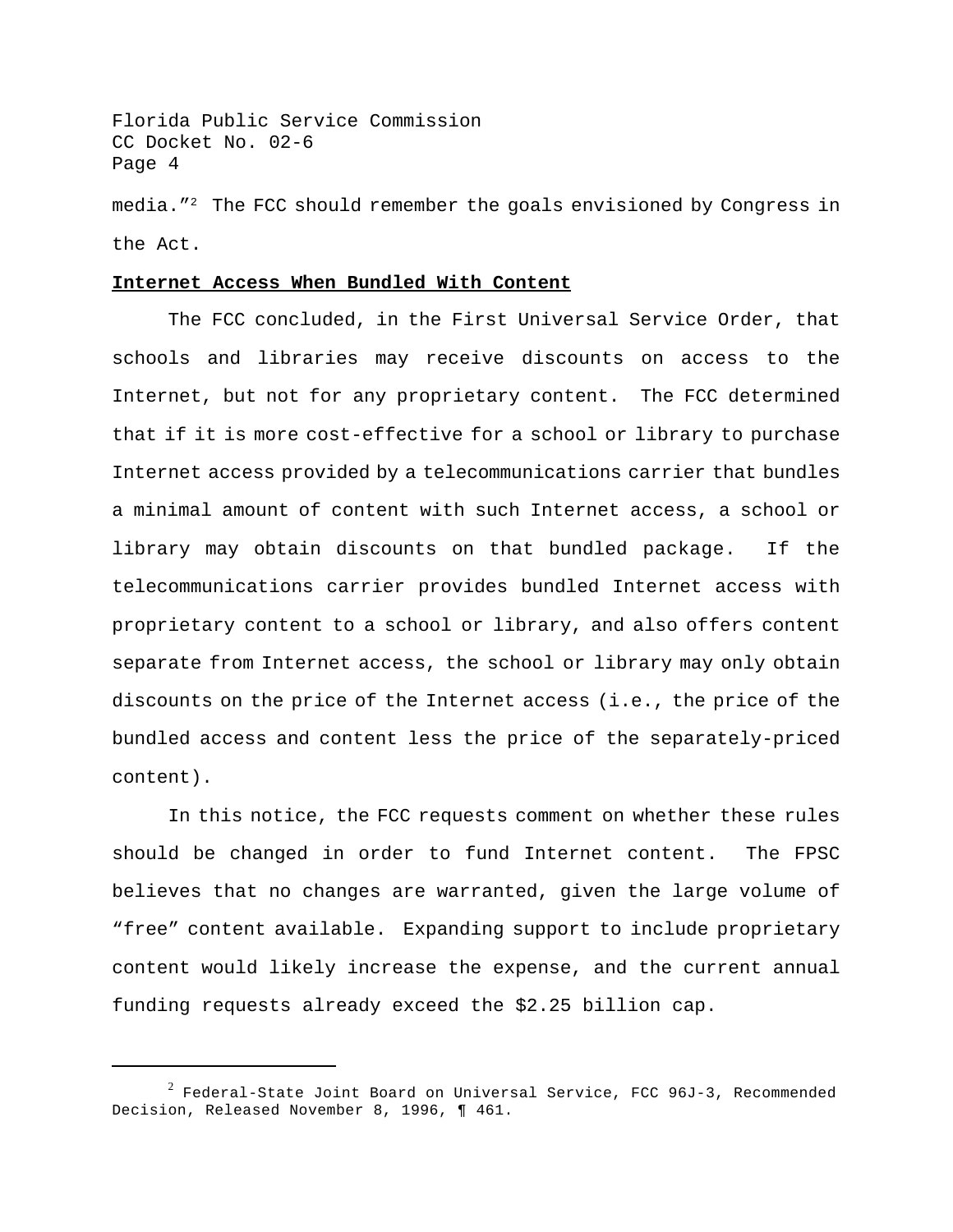#### **Development of Rules to Limit Equipment Transferability**

The Telecommunications Act of 1996 specifically notes that telecommunications services and network capacity provided to schools and libraries under Section 254(h) "may not be sold, resold, or otherwise transferred by such user in consideration for money or any other thing of value."<sup>3</sup> The current rules established by the FCC, however, do not prevent participants in the program from transferring equipment to other entities without charge. The FCC notes in the NPRM that it has received reports from state authorities, schools and libraries, and USAC that some parties are taking unfair advantage of the current rules. Specifically, some schools and libraries are transferring equipment and purchasing new replacement equipment with funds from the program each year.

While the FPSC recognizes that there may be some legitimate reasons to upgrade facilities because of technological innovations, manipulation of the program consumes resources that otherwise would have been better targeted to other program applications. Given the current circumstances, the FPSC believes it is necessary for the FCC to establish rules governing when and how equipment can be transferred without charge, before seeking to acquire new discounted equipment. We believe that inadequate incentives exist in the schools and libraries mechanism to prevent such wasteful or fraudulent behavior, without imposing restrictions on these transfers

 $3$  47 U.S.C. § 254(h)(3).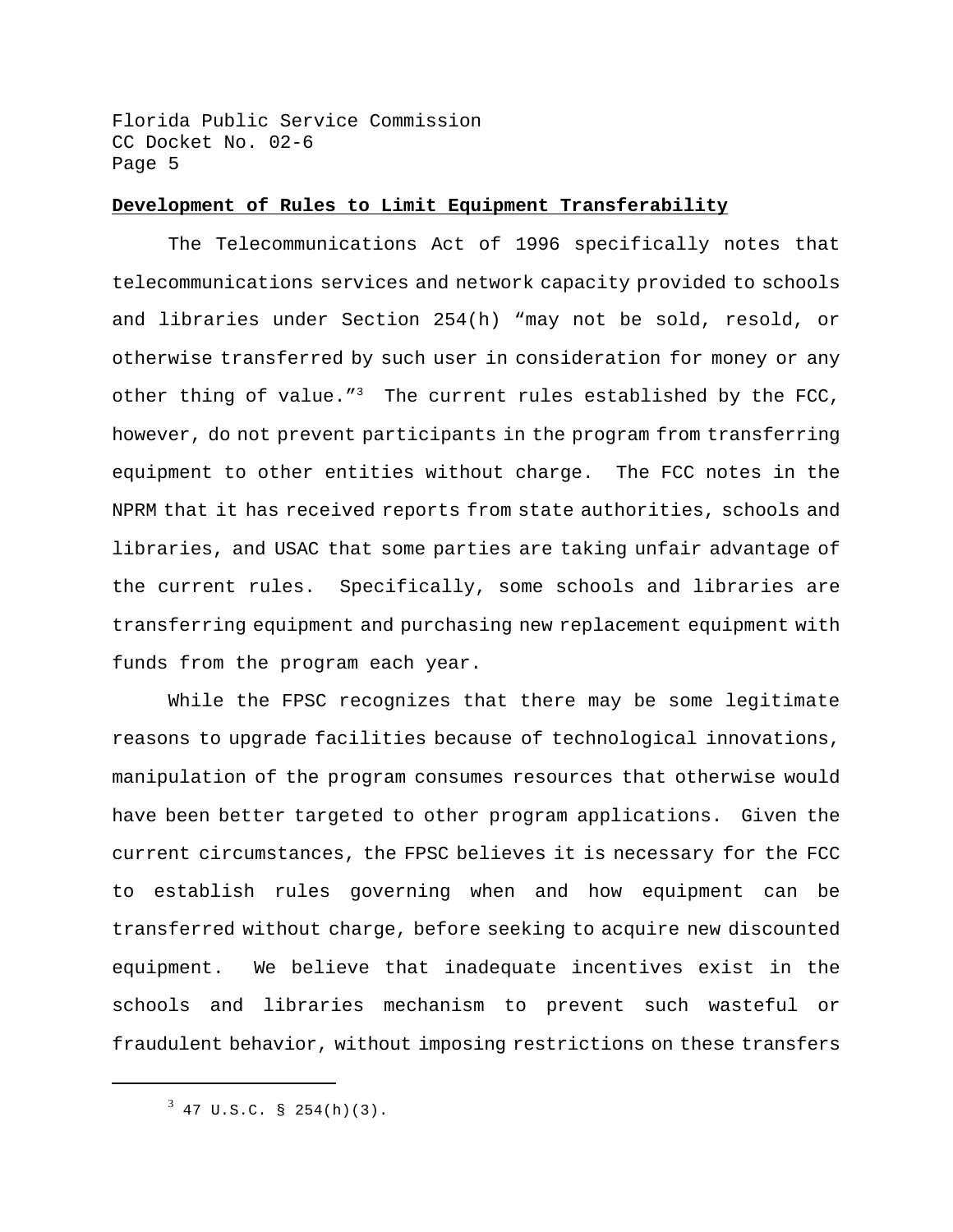of equipment. Conditioning receipt of universal service discounts by ensuring that discounted internal connections are used at the requested location and for the use specified in the application process for a certain period of time would be appropriate.

#### **Accountability**

The FPSC believes that one way to deter waste, fraud, and abuse is to make the current program more transparent. Making available additional data about the recipients of support would build greater confidence that the program is fair. Currently, it is difficult to acquire data in significant detail and format. The FPSC believes more information relating to what specific services have been committed to by a school or library should be made publicly available. This information, as well as the size of the school or library, would be of great use to increase the integrity and accountability of the system.

#### **State Funding Cap**

The FCC requested comment on any other proposals that might further its goals of ensuring that the program's benefits are fairly and equitably distributed, and eliminating fraud, waste, and abuse. The FPSC believes that establishing a new, efficient direction for the E-Rate program can be achieved by focusing on an equitable distribution of funds to each state. We believe that there is merit in establishing a state funding cap. Specifically, schools and libraries within a state would only have access to an equitable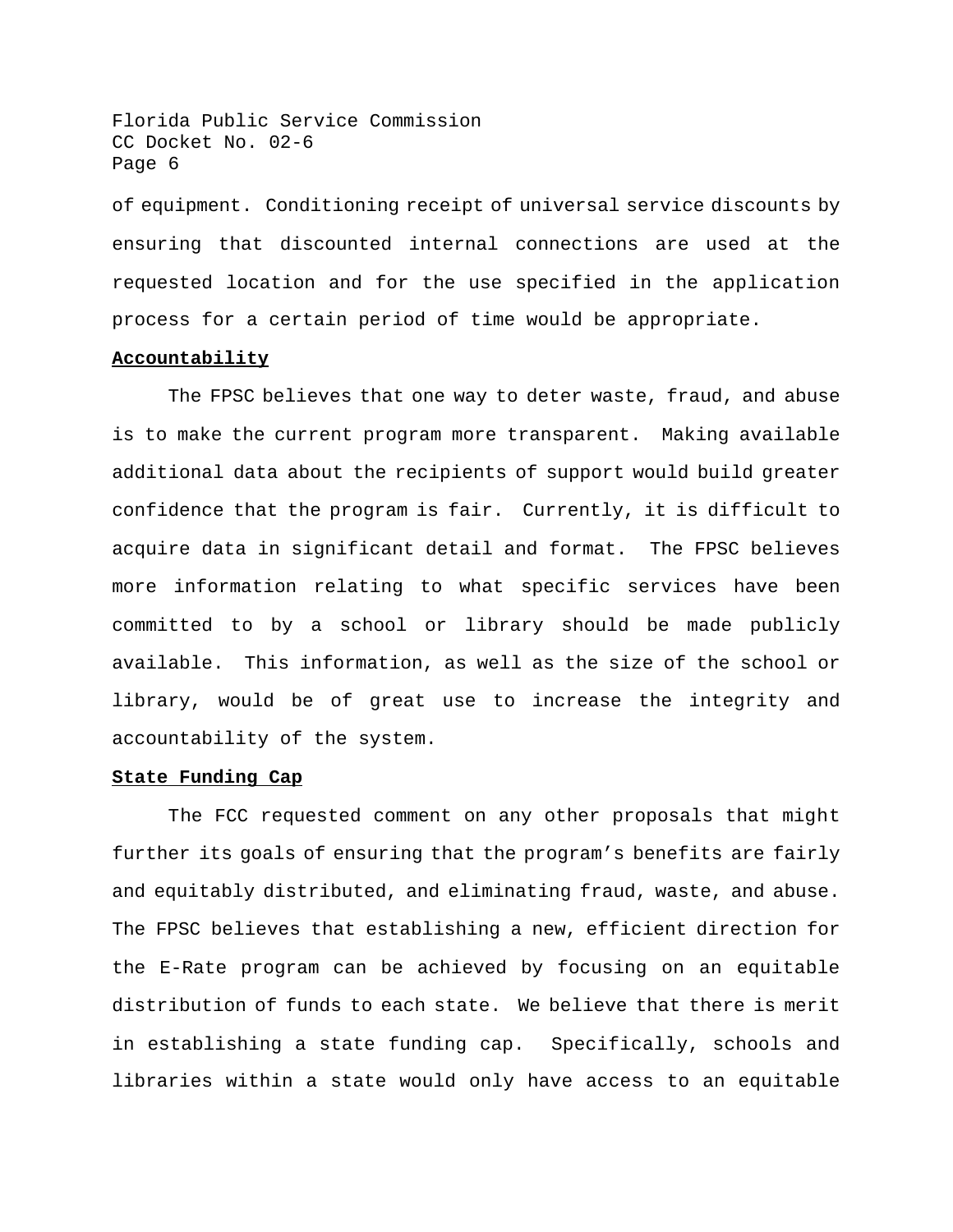distribution of the \$2.25 billion according to the poverty level of the state. We believe that a cap would be useful in capturing growth in population within the state. If the population at the poverty level increases, the cap would be adjusted accordingly.

Since the Act stated that distribution of funds should be to the most economically disadvantaged in our schools and libraries, providing a "cap" on the funds would ensure a distribution based on the poverty level of each state. Some applicants presently have the ability to apply for funding that exceeds the eligible support based upon the poverty level of a particular geographic area. Thus, equity has not been achieved when funds are no longer available for other equally eligible applicants. We believe that such a rule modification would be effective because those eligible entities attempting to take advantage of the program would not adversely affect the available funds to some unknown school or library in another state. Rather, they would affect similarly situated schools and libraries within their own state. Participants could more effectively develop a self-policing strategy not found under the current environment. The FCC should also consider the following administrative operational principles that should be put into place under a "state capping" of funds:

A. Each state would be capped according to its poverty level.

B. The present USAC administration would continue to administer the funds and approve applicants with an understanding that each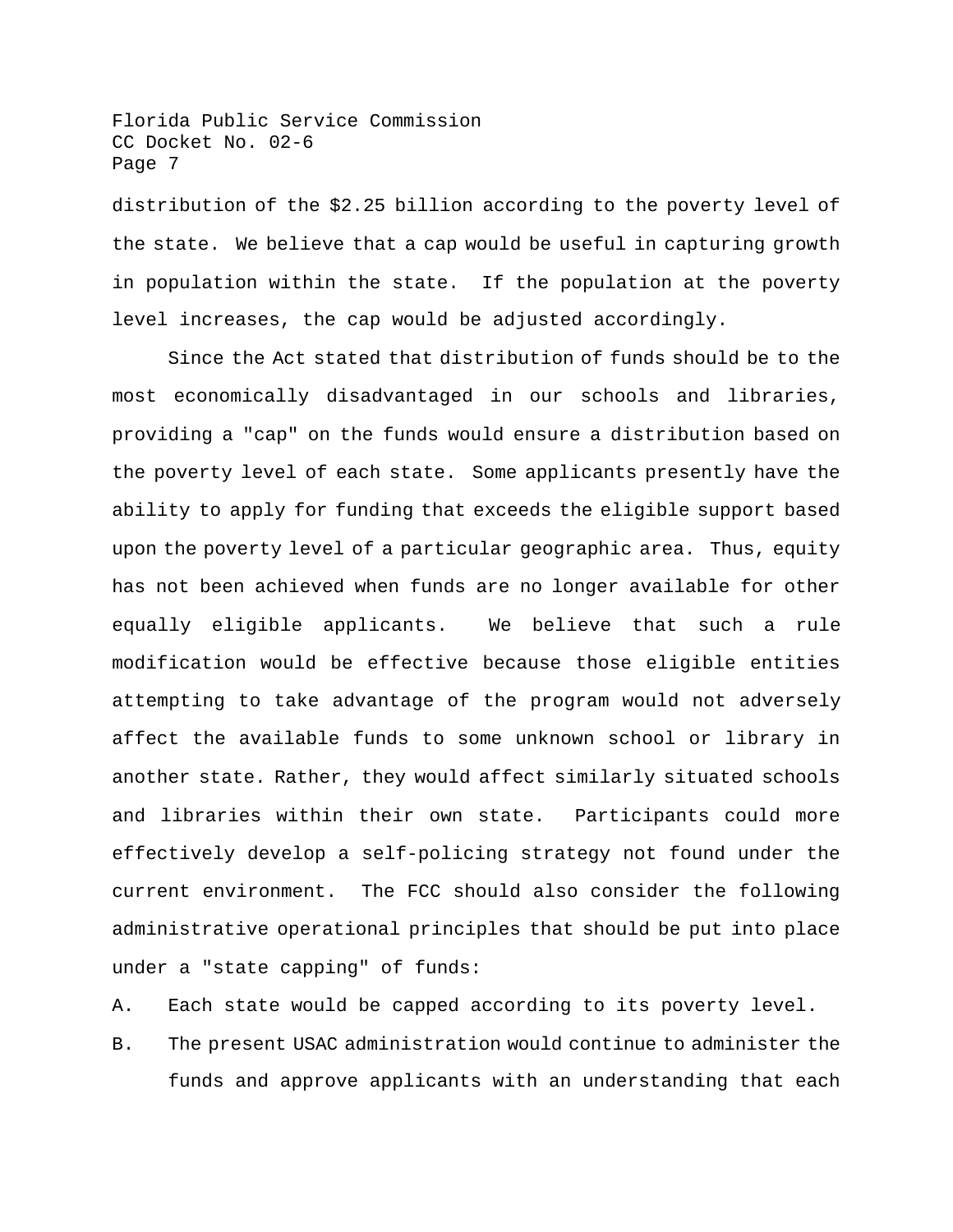> state would have a funding cap that could not be exceeded. Funds would be awarded through all priority-one services and then priority-two services, as long as funds were available under the capped amount for that state.

- C. Remaining funds from any state at the end of a funding period would be put back into the "general fund" to be redistributed in the next funding year.
- D. State networks, elementary and secondary schools, and public libraries would have a better opportunity to plan for technology and telecommunications when the amount of funds were known in advance.
- E. Telecommunications companies would be able to address the infrastructure needs of a state by knowing ahead of time the amount of funds that will be available in each state. This would facilitate building a level of infrastructure that ultimately would provide quality service and adequate bandwidth to meet the needs of the applicants.
- F. Program Integrity Assurance (PIA) could assign individuals to each state for the review process. This would allow a very self-contained approach to the review process and allow PIA reviewers to become more familiar with the state infrastructures, contracts and applicants. By working more closely with PIA individuals in the review process, abuse in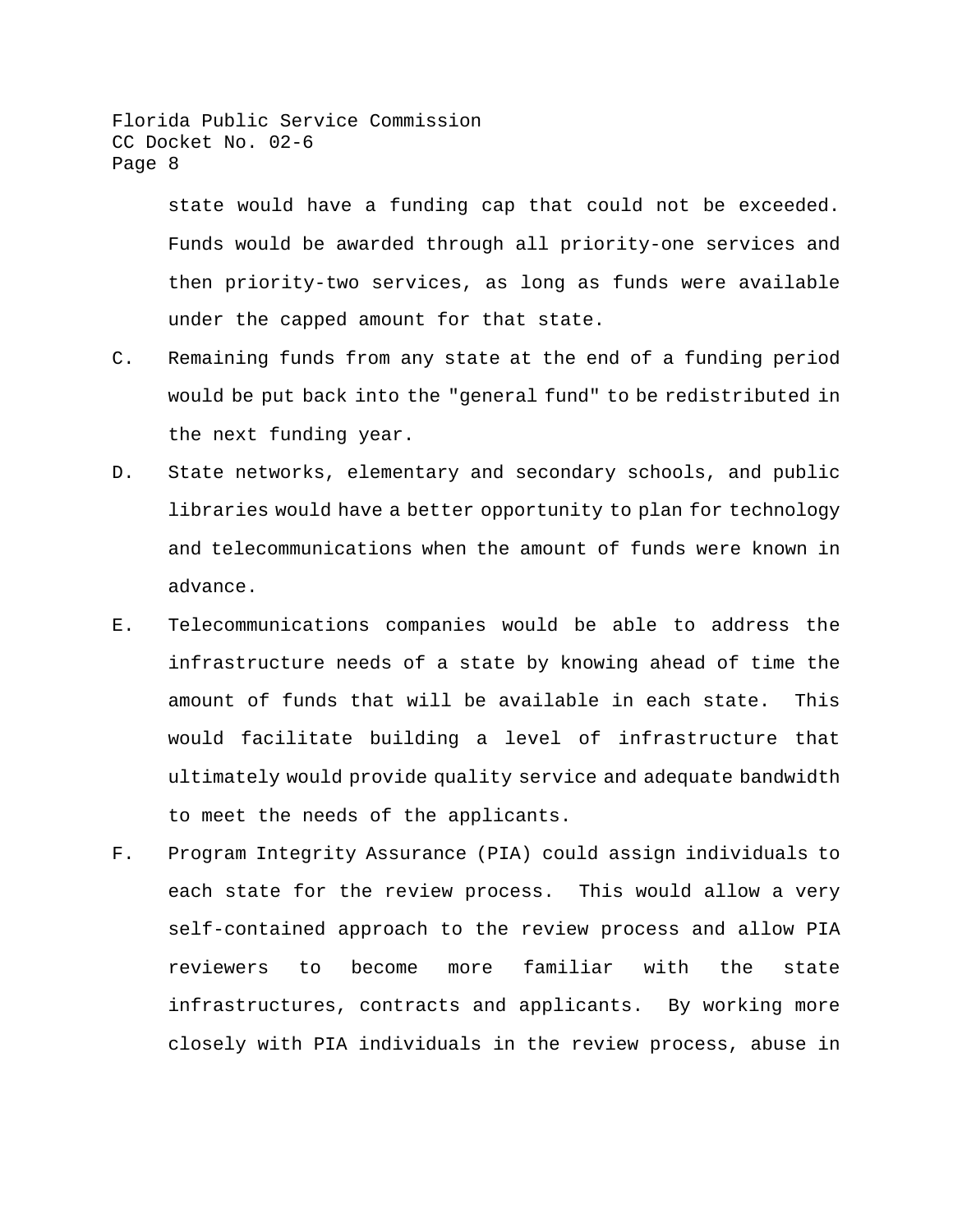> funding requests and vendor selections would become easier to track and eliminate.

#### **Conclusion**

The FPSC believes that the current rules regarding the eligibility of wireless services and Internet access bundled with content are consistent with the goals of preventing waste, fraud, and abuse and recommends that the FCC maintain the current rules. The FPSC believes that there are steps that can be taken to improve the current process and supports the proposal which would allow schools and libraries to specifically identify services already approved by USAC during the application process. We do believe that some flexibility should be maintained so new services that fit the established eligibility criteria can receive support as these services become available.

The FPSC believes it is necessary for the FCC to establish rules governing when and how equipment can be transferred without charge, before seeking to substitute new discounted equipment. As currently structured, the FPSC believes that there are insufficient incentives in the schools and libraries mechanism to prevent wasteful or fraudulent behavior, without imposing restrictions on transfers of equipment. In addition, the FPSC believes that one way to deter waste, fraud, and abuse is to make the current program more transparent. Making available additional data about the recipients of support would build greater confidence that the program is fair.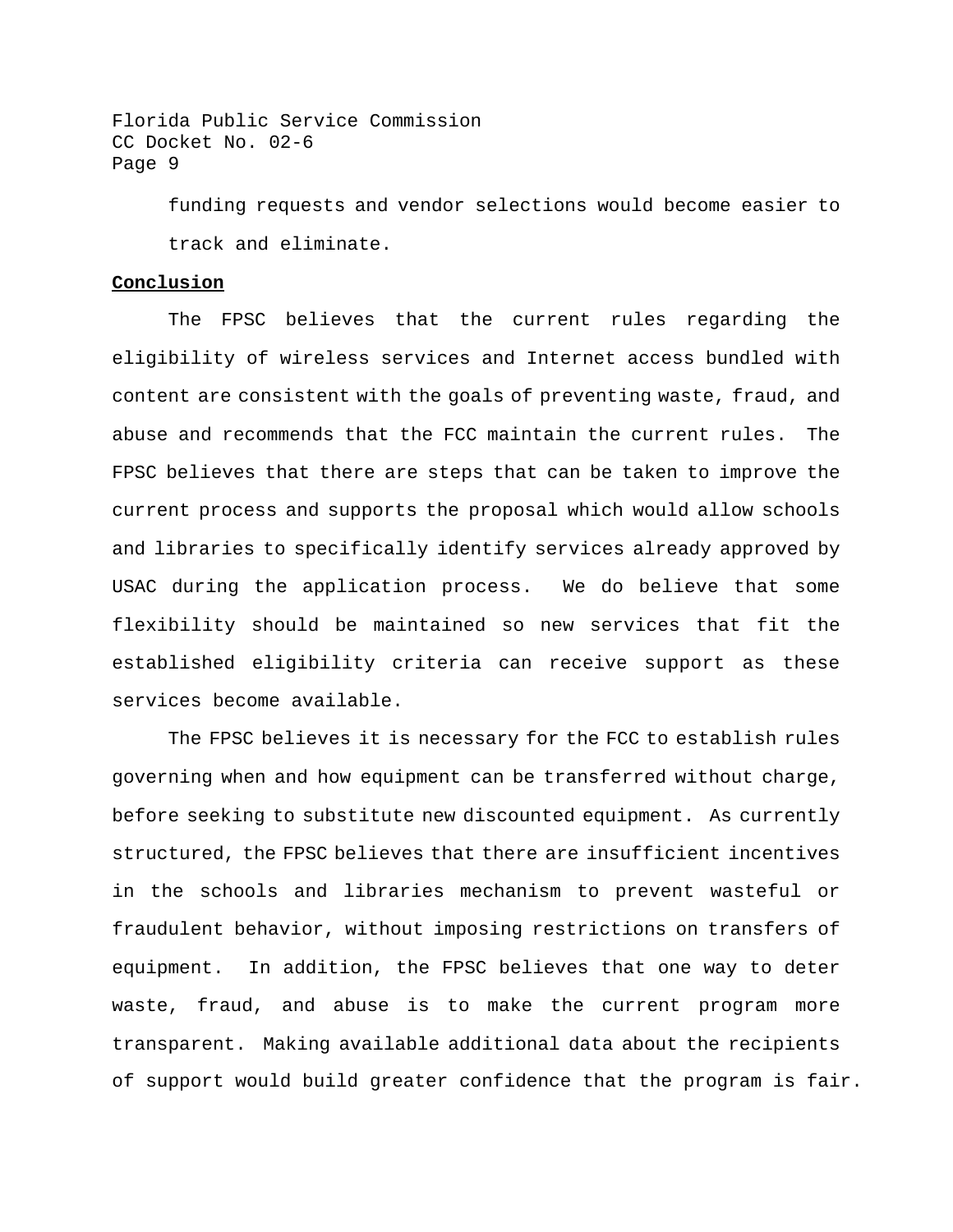The FPSC believes that establishing a new, efficient direction for the E-Rate program can be achieved by focusing on an equitable distribution of funds to each state. We believe that there is merit in establishing a state funding cap based on poverty. Schools and libraries within a state would only have access to an equitable distribution of the \$2.25 billion according to the poverty level of the state.

Respectfully submitted,

/ s /

Cynthia B. Miller, Esquire Office of Federal & Legislative Liaison (850) 413-6082

FLORIDA PUBLIC SERVICE COMMISSION 2540 Shumard Oak Boulevard Tallahassee, Florida 32399-0850

DATED: April 5, 2002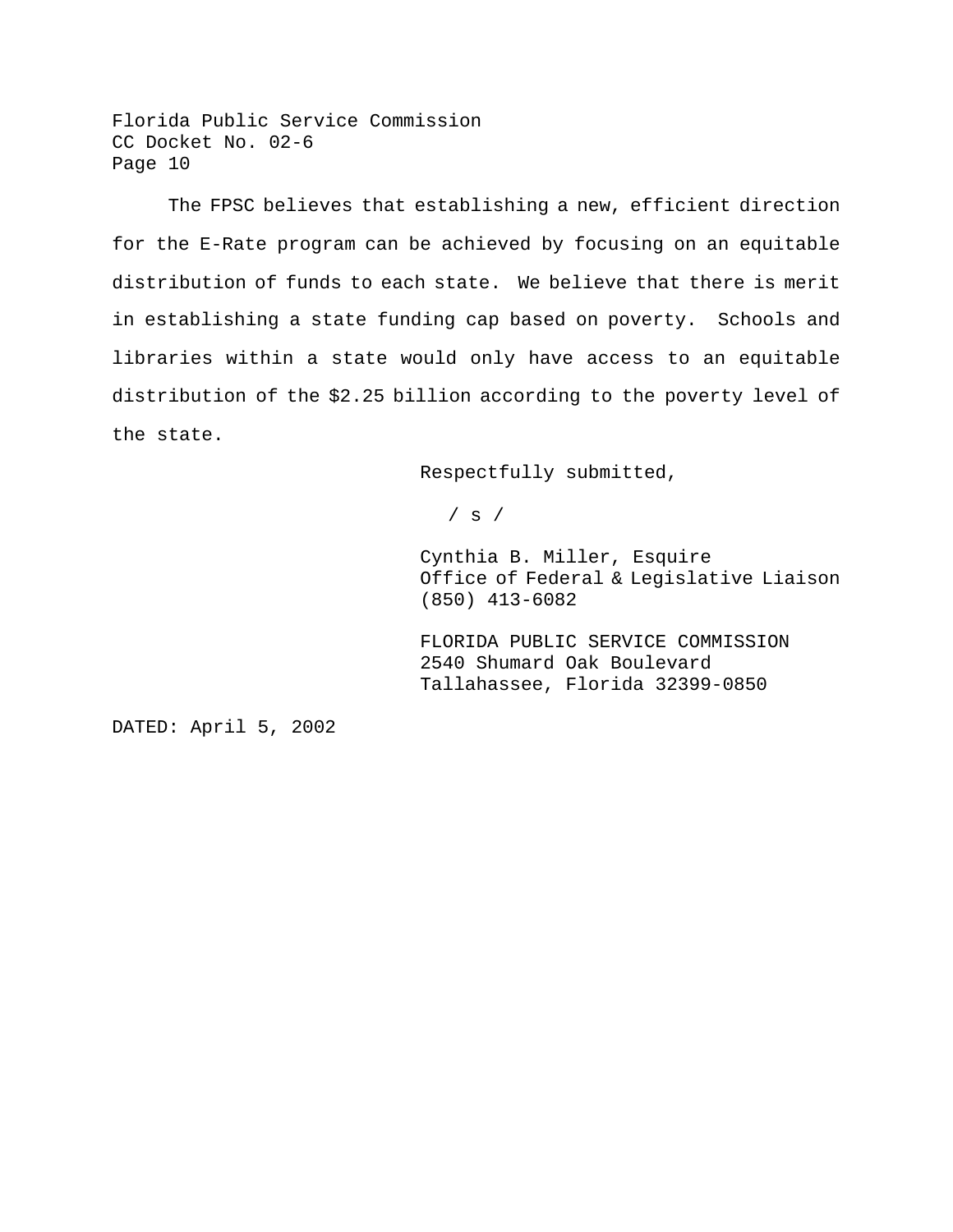## **Before the Federal Communications Commission Washington, D.C. 20554**

In the Matter of Schools and Libraries Universal Service ) CC Docket No. 02-6 Support Mechanism )  $\left( \right)$ ) )

#### **CERTIFICATE OF SERVICE**

I hereby certify that a true and correct copy of the foregoing comments will be mailed to the persons on the attached list.

# / s /

CYNTHIA B. MILLER Office of Federal and Legislative Liaison (850) 413-6082

FLORIDA PUBLIC SERVICE COMMISSION 2540 Shumard Oak Boulevard Tallahassee, Florida 32399-0850

\_\_\_\_\_\_\_\_\_\_\_\_\_\_\_\_\_\_\_\_\_\_\_\_\_\_\_\_\_\_\_

DATED: April 5, 2002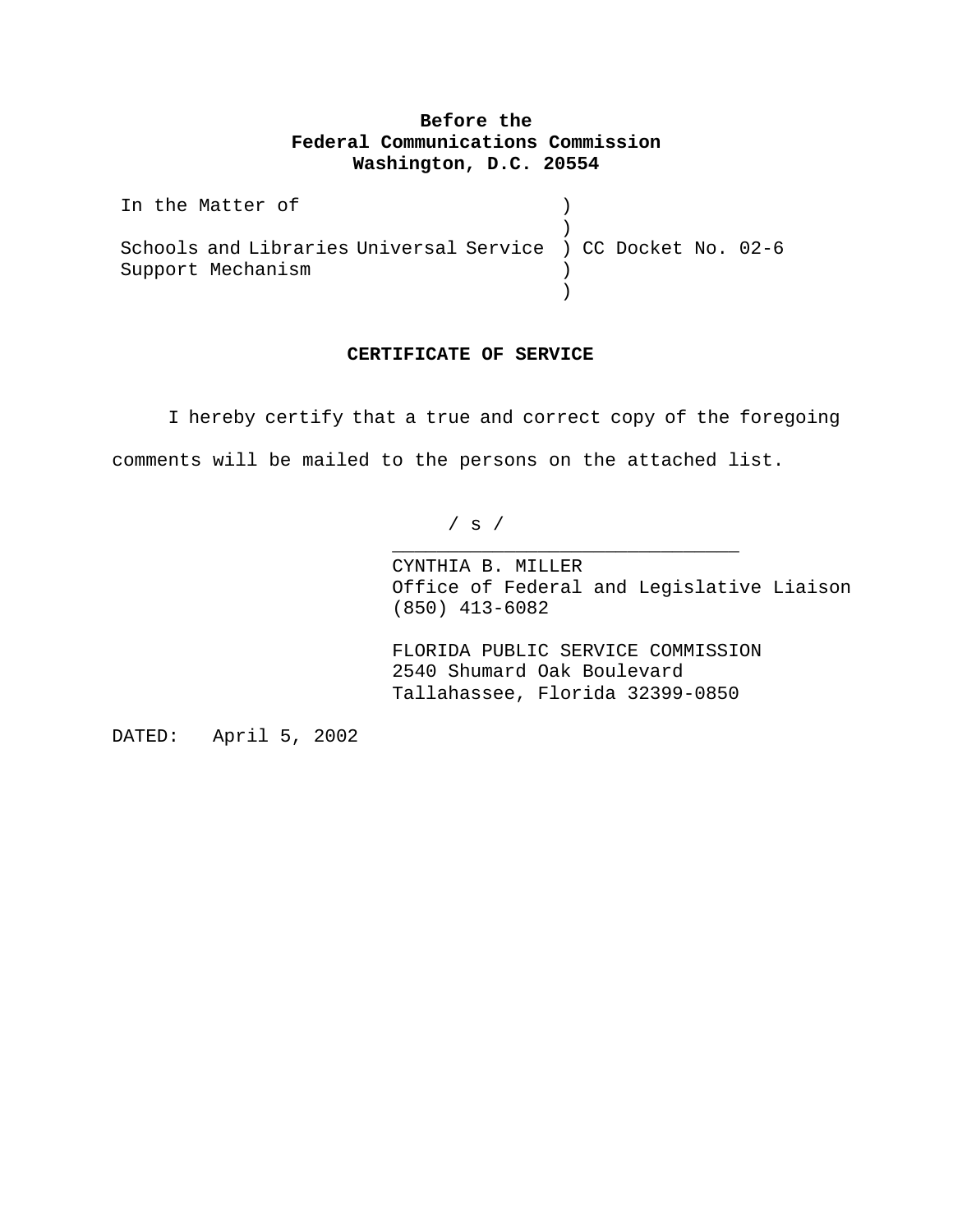## **SERVICE LIST CC DOCKET 02-6**

The Honorable Michael K. Powell, Chairman Federal Communications Commission 445 Twelfth Street, SW - 8th Floor Room 8-A204C Washington, DC 20554

The Honorable Michael J. Copps, Commissioner Federal Communications Commission 445 Twelfth Street, SW - 8th Floor Washington, DC 20554

Qualex International The Portals, 445 - 12th Street SW Rm CY-B42 Washington, DC 20554

Mary E. Newmeyer Federal/Congressional Affairs Alabama Public Service Commission 100 N. Union Street, Ste. 800 Montgomery, AL 36104

Lori Kenyon, Common Carrier Specialist Regulatory Commission of Alaska 1016 West Sixth Ave, Suite 400 Anchorage, AK 99501-1693

Earl Poucher, Legislative Analyst Office of Public Counsel 111 West Madison Street, Room 812 Tallahassee, Florida 32399-1400

Larry M. Stevens Iowa Utilities Board 350 Maple Street Des Moines, IA 50319

Nancy Zearfoss, Ph.D Maryland Public Service Commission 6 Saint Paul Street, 16th Floor Baltimore, Maryland 21202-6806

The Honorable Kathleen Q. Abernathy,Commissioner Federal Communications Commission 445 12th, SW - 8th Floor Washington, DC 20554

The Honorable Kevin J. Martin, Commissioner Federal Communications Commission 445 Twelfth Street, SW - 8th Floor Washington, DC 20554

Sheryl Todd Accounting Policy Division Federal Communications Commission 445 12th Street, SW, Room 5-C450 Washington, DC 20554

The Honorable Nanette G. Thompson, Chair Regulatory Commission of Alaska 1016 West Sixth Ave, Suite 400 Anchorage, AK 99501

Peter A. Pescosolido Connecticut Department of Public Utility Control 10 Franklin Square New Britain, CT 06051

Jennifer A. Gilmore Indiana Utility Regulatory Commission 302 W. Washington Street, Suite E306 Indianapolis, IN 46204

Joel B. Shifman, Esq. Maine Public Utilities Commission 242 State Street State House, Station 18 Augusta, Maine 04333-0018

The Honorable Bob Rowe Montana Public Service Commission 1701 Prospect Avenue P.O. Box 202601 Helena, MT 59620-2601